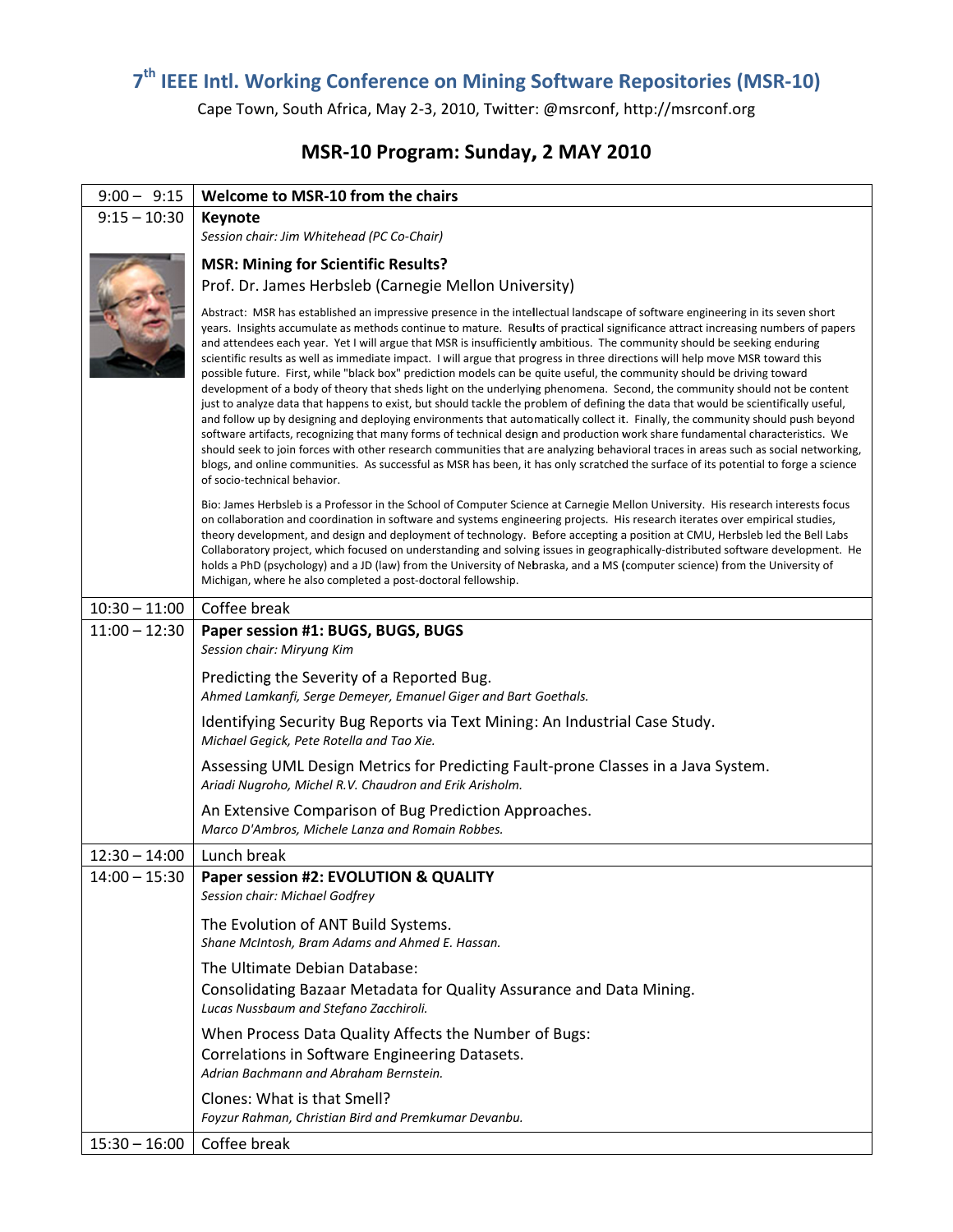| $16:00 - 16:45$ | Mining Challenge: FreeBSD, GNOME Desktop and Debian/Ubuntu<br>Session chair: Abram Hindle (Challenge Chair)                                                                                                                                                                                                                                                                                                                                                                                                                                                                                                                                                                                                                                                                                                                                                                                                                                                                                                                                                                                                              |
|-----------------|--------------------------------------------------------------------------------------------------------------------------------------------------------------------------------------------------------------------------------------------------------------------------------------------------------------------------------------------------------------------------------------------------------------------------------------------------------------------------------------------------------------------------------------------------------------------------------------------------------------------------------------------------------------------------------------------------------------------------------------------------------------------------------------------------------------------------------------------------------------------------------------------------------------------------------------------------------------------------------------------------------------------------------------------------------------------------------------------------------------------------|
|                 | Perspectives on Bugs in the Debian Bug Tracking System.<br>Julius Davies, Hanyu Zhang, Lucas Nussbaum and Daniel M. German.                                                                                                                                                                                                                                                                                                                                                                                                                                                                                                                                                                                                                                                                                                                                                                                                                                                                                                                                                                                              |
|                 | Mining Security Changes in FreeBSD.<br>Andreas Mauczka, Christian Schanes, Florian Fankhauser, Mario Bernhart and Thomas Grechenig.                                                                                                                                                                                                                                                                                                                                                                                                                                                                                                                                                                                                                                                                                                                                                                                                                                                                                                                                                                                      |
|                 | Assessment of Issue Handling Efficiency.<br>Bart Luijten, Joost Visser and Andy Zaidman.                                                                                                                                                                                                                                                                                                                                                                                                                                                                                                                                                                                                                                                                                                                                                                                                                                                                                                                                                                                                                                 |
|                 | Cloning and Copying between GNOME Projects.<br>Jens Krinke, Nicolas Gold, Yue Jia and David Binkley.                                                                                                                                                                                                                                                                                                                                                                                                                                                                                                                                                                                                                                                                                                                                                                                                                                                                                                                                                                                                                     |
|                 | Finding File Clones in FreeBSD Ports Collection.<br>Yusuke Sasaki, Tetsuo Yamamoto, Yasuhiro Hayase and Katsuro Inoue.                                                                                                                                                                                                                                                                                                                                                                                                                                                                                                                                                                                                                                                                                                                                                                                                                                                                                                                                                                                                   |
|                 | A Comparative Exploration of FreeBSD Bug Lifetimes.<br>Gargi Bougie, Christoph Treude, Daniel M. German and Margaret-Anne Storey.                                                                                                                                                                                                                                                                                                                                                                                                                                                                                                                                                                                                                                                                                                                                                                                                                                                                                                                                                                                        |
| $16:45 - 17:30$ | <b>Short papers</b><br>Session chair: Ahmed E. Hassan                                                                                                                                                                                                                                                                                                                                                                                                                                                                                                                                                                                                                                                                                                                                                                                                                                                                                                                                                                                                                                                                    |
|                 | Assessing the Precision of FindBugs by Mining Java Projects Developed at a University.<br>Antonio Vetro, Marco Torchiano and Maurizio Morisio.                                                                                                                                                                                                                                                                                                                                                                                                                                                                                                                                                                                                                                                                                                                                                                                                                                                                                                                                                                           |
|                 | Abstracting Log Lines to Log Event Types for Mining Software System Logs.<br>Meiyappan Nagappan and Mladen A. Vouk.                                                                                                                                                                                                                                                                                                                                                                                                                                                                                                                                                                                                                                                                                                                                                                                                                                                                                                                                                                                                      |
|                 | Do Stacktraces Help Developers Fix Bugs?<br>Adrian Schröter, Nicolas Bettenburg and Rahul Premraj.                                                                                                                                                                                                                                                                                                                                                                                                                                                                                                                                                                                                                                                                                                                                                                                                                                                                                                                                                                                                                       |
|                 | Thex: Mining Metapatterns from Java.<br>Daryl Posnett, Christian Bird and Premkumar Devanbu.                                                                                                                                                                                                                                                                                                                                                                                                                                                                                                                                                                                                                                                                                                                                                                                                                                                                                                                                                                                                                             |
|                 | OSS Developers Context-Specific Preferred Representational Systems:<br>A Initial Neurolinguistic Text Analysis of the Apache Mailing List.<br>Methanias Colaço Júnior, Manoel Mendonça, Mario Farias, and Paulo Henrique.                                                                                                                                                                                                                                                                                                                                                                                                                                                                                                                                                                                                                                                                                                                                                                                                                                                                                                |
| Evening         | <b>Conference dinner</b>                                                                                                                                                                                                                                                                                                                                                                                                                                                                                                                                                                                                                                                                                                                                                                                                                                                                                                                                                                                                                                                                                                 |
| 19:00           | <b>Africa Cafe</b><br>108 Shortmarket Street<br>"City Lodge<br>Cape Town, South Africa<br>Janis St<br>ڥ<br>Web: africacafe.co.za<br>Alfred St<br>Twitter: @africacafe<br>õ,<br>ape Town<br>partment Green<br>International<br>Jerry<br>Market Place<br>onvention Centre<br>15 minute walk from the<br>Lower Loop<br>De Waterkant<br>Convention Centre.<br>Village<br>sico da Gama Bib<br>For directions, see the<br>6<br>s Sinjaun Ave<br>Google Map on the right.<br>Berg Ln<br>Shortmarker St<br>\$<br>$\mathcal{O}_r$<br>Burg<br>arket of<br>Fountain<br>Hotel<br>Old Marine Or<br>S,<br>Cape Town<br>圓<br>Adderes 5<br>Southern Sun<br>S,<br>Cape Sun<br>S.<br>ら<br>Cape Town<br>公<br>Old Man<br>圓<br><b>Your St</b><br>Greenmarket<br>Square<br>৽<br>Termina<br>Cape Town<br>Railway<br>Lodge Cc<br>O)<br>圓<br>Adde<br>Dorp St<br>Holiday Inn<br>Cape <sub>Iow</sub><br><b>Express Cape</b><br>Railwa<br>Town City Centre<br>Daddy Long<br>BEE<br>Table<br>Legs Art Hote<br>Mountain<br>$\omega^{\text{e}}$<br>500 ft<br>22010 Google-Man data 22010 Africits (Pty) Ltd, Tele Atlas, Europa Technologies -<br>200 m |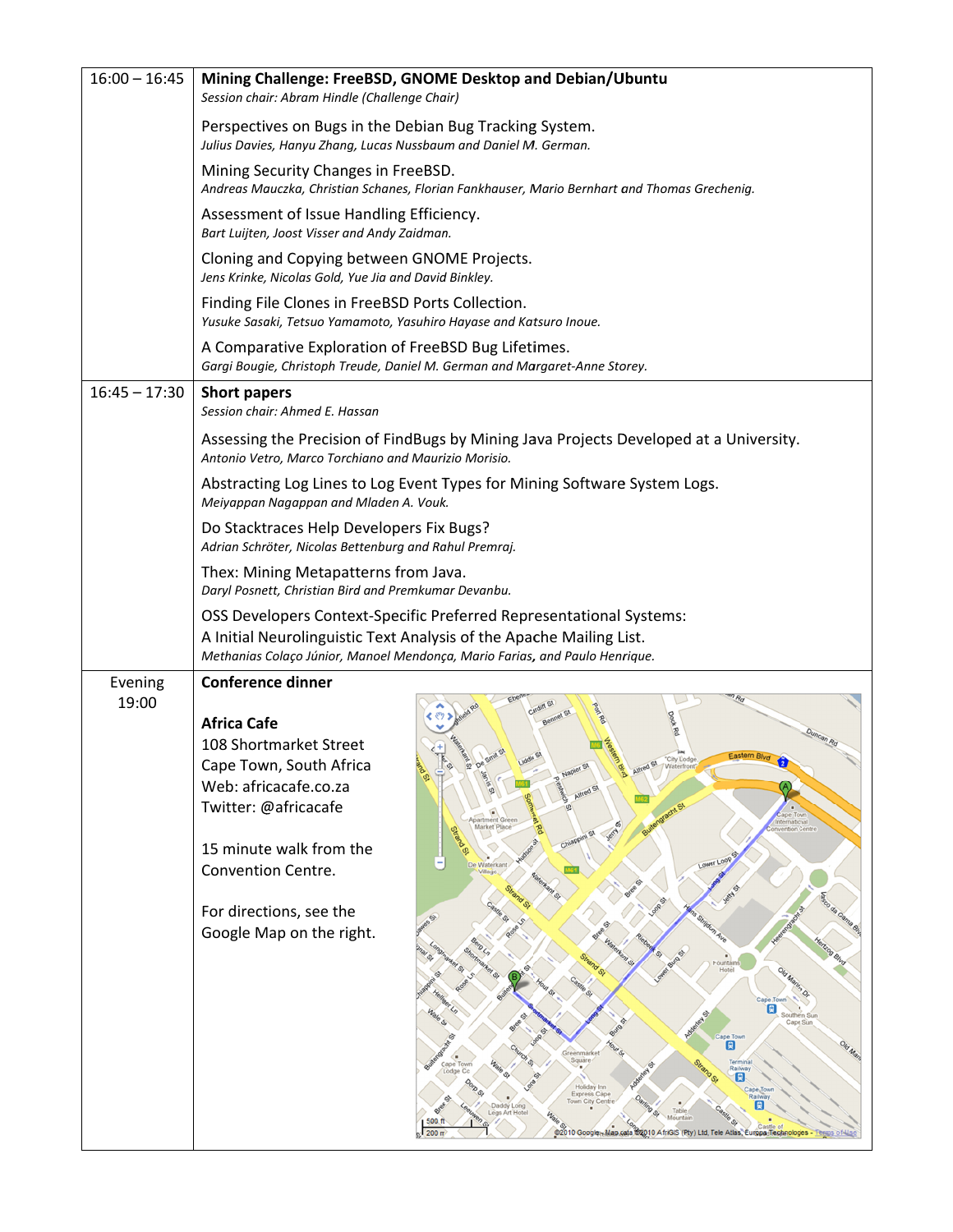## 7<sup>th</sup> IEEE Intl. Working Conference on Mining Software Repositories (MSR-10)

Cape Town, South Africa, May 2-3, 2010, Twitter: @msrconf, http://msrconf.org

## MSR-10 Program: Monday, 3 MAY 2010

| $9:00 - 9:15$   | <b>Awards</b>                                                                                                                                                                                                                                                                                                                                                                                                                                                                                                                                                                                                                                                                                                                                                                                                                                                                                                                                                                                                                                                                                                                                                                                                                                                                                                                                                                                                                                                                                                        |
|-----------------|----------------------------------------------------------------------------------------------------------------------------------------------------------------------------------------------------------------------------------------------------------------------------------------------------------------------------------------------------------------------------------------------------------------------------------------------------------------------------------------------------------------------------------------------------------------------------------------------------------------------------------------------------------------------------------------------------------------------------------------------------------------------------------------------------------------------------------------------------------------------------------------------------------------------------------------------------------------------------------------------------------------------------------------------------------------------------------------------------------------------------------------------------------------------------------------------------------------------------------------------------------------------------------------------------------------------------------------------------------------------------------------------------------------------------------------------------------------------------------------------------------------------|
| $9:15 - 10:30$  | <b>Keynote</b>                                                                                                                                                                                                                                                                                                                                                                                                                                                                                                                                                                                                                                                                                                                                                                                                                                                                                                                                                                                                                                                                                                                                                                                                                                                                                                                                                                                                                                                                                                       |
|                 | Session chair: Thomas Zimmermann (MSR PC Co-Chair)                                                                                                                                                                                                                                                                                                                                                                                                                                                                                                                                                                                                                                                                                                                                                                                                                                                                                                                                                                                                                                                                                                                                                                                                                                                                                                                                                                                                                                                                   |
|                 | <b>The Visual Terminator</b>                                                                                                                                                                                                                                                                                                                                                                                                                                                                                                                                                                                                                                                                                                                                                                                                                                                                                                                                                                                                                                                                                                                                                                                                                                                                                                                                                                                                                                                                                         |
|                 | Prof. Dr. Michele Lanza (University of Lugano)                                                                                                                                                                                                                                                                                                                                                                                                                                                                                                                                                                                                                                                                                                                                                                                                                                                                                                                                                                                                                                                                                                                                                                                                                                                                                                                                                                                                                                                                       |
|                 | Abstract: In this talk, machines take over the world in the near future, directed by the artificially intelligent computer Vinet.<br>With its sole mission to completely annihilate developers, it creates emacs assassins called Terminators that carry the outward<br>appearance of software engineers. The software visualization resistance is there to defeat them and free developers. With a<br>human victory imminent, the machines' only choice is to send a Terminator back in time to kill Playfair and Bertin, preventing the<br>resistance from ever being founded. With the fate of software visualization at stake, the resistance sends a keynote speaker back<br>to ensure its own existence.                                                                                                                                                                                                                                                                                                                                                                                                                                                                                                                                                                                                                                                                                                                                                                                                       |
|                 | Bio: Michele Lanza is associate professor of the faculty of informatics, which he co-founded in 2004. His doctoral dissertation,<br>completed in 2003 at the University of Bern, received the European Ernst Denert award for best thesis in software engineering of<br>2003. Prof. Lanza received the Credit Suisse Award for best teaching in 2007 and 2009. Prof. Lanza is involved in a number of<br>scientific communities, and has served on more than 60 program committees. He is vice-president of CHOOSE (the Swiss Object-<br>Oriented Software Engineering society). He was program co-chair of ICSM (International Conference on Software Maintenance)<br>in 2010, of MSR (Working Conference on Mining Software Repositories) in 2007 and 2008, of VISSOFT (International Workshop<br>on Visualizing Software) in 2009, and of IWPSE (International Workshop on Principles of Software Evolution) in 2007. He was<br>General Chair of ESUG 2007 (15 <sup>th</sup> International Smalltalk Conference). He is steering committee member of MSR, VISSOFT,<br>Softvis, and IWPSE. At the University of Lugano Prof. Lanza leads the REVEAL research group, working in the areas of software<br>visualization, evolution, and reverse engineering. He authored more than 70 technical papers and the book "Object-Oriented<br>Metrics in Practice". He was there when visualization tools such as CodeCrawler, Evolution Matrix, CodeCity, Softwarenaut, SPO,<br>Evolution Radar, and X-Ray saw the light. |
| $10:30 - 11:00$ | Coffee break                                                                                                                                                                                                                                                                                                                                                                                                                                                                                                                                                                                                                                                                                                                                                                                                                                                                                                                                                                                                                                                                                                                                                                                                                                                                                                                                                                                                                                                                                                         |
| $11:00 - 12:30$ | Paper session #3: SEARCH & RECOMMENDATION                                                                                                                                                                                                                                                                                                                                                                                                                                                                                                                                                                                                                                                                                                                                                                                                                                                                                                                                                                                                                                                                                                                                                                                                                                                                                                                                                                                                                                                                            |
|                 | Session chair: Andrew Begel                                                                                                                                                                                                                                                                                                                                                                                                                                                                                                                                                                                                                                                                                                                                                                                                                                                                                                                                                                                                                                                                                                                                                                                                                                                                                                                                                                                                                                                                                          |
|                 | Automated Dependency Resolution for Open Source Software.<br>Joel Ossher, Sushil Bajracharya and Cristina Lopes.                                                                                                                                                                                                                                                                                                                                                                                                                                                                                                                                                                                                                                                                                                                                                                                                                                                                                                                                                                                                                                                                                                                                                                                                                                                                                                                                                                                                     |
|                 | Mining Subclassing Directives to Improve Framework Reuse<br>Marcel Bruch, Mira Mezini and Martin Monperrus.                                                                                                                                                                                                                                                                                                                                                                                                                                                                                                                                                                                                                                                                                                                                                                                                                                                                                                                                                                                                                                                                                                                                                                                                                                                                                                                                                                                                          |
|                 | Identifying Licensing of Jar Archives using a Code-Search Approach.<br>Massimiliano Di Penta, Daniel M. German and Giuliano Antoniol.                                                                                                                                                                                                                                                                                                                                                                                                                                                                                                                                                                                                                                                                                                                                                                                                                                                                                                                                                                                                                                                                                                                                                                                                                                                                                                                                                                                |
|                 | Replaying IDE Interactions to Evaluate and Improve Change Prediction Approaches.<br>Romain Robbes, Damien Pollet and Michele Lanza                                                                                                                                                                                                                                                                                                                                                                                                                                                                                                                                                                                                                                                                                                                                                                                                                                                                                                                                                                                                                                                                                                                                                                                                                                                                                                                                                                                   |
| $12:30 - 14:00$ | Lunch break                                                                                                                                                                                                                                                                                                                                                                                                                                                                                                                                                                                                                                                                                                                                                                                                                                                                                                                                                                                                                                                                                                                                                                                                                                                                                                                                                                                                                                                                                                          |
| $14:00 - 14:45$ | Invited talk from FSFM 2009                                                                                                                                                                                                                                                                                                                                                                                                                                                                                                                                                                                                                                                                                                                                                                                                                                                                                                                                                                                                                                                                                                                                                                                                                                                                                                                                                                                                                                                                                          |
|                 | Session chair: Audris Mockus (MSR General Chair)                                                                                                                                                                                                                                                                                                                                                                                                                                                                                                                                                                                                                                                                                                                                                                                                                                                                                                                                                                                                                                                                                                                                                                                                                                                                                                                                                                                                                                                                     |
|                 | Using Differences Among Replications of Software Engineering Experiments                                                                                                                                                                                                                                                                                                                                                                                                                                                                                                                                                                                                                                                                                                                                                                                                                                                                                                                                                                                                                                                                                                                                                                                                                                                                                                                                                                                                                                             |
|                 | to Gain Knowledge                                                                                                                                                                                                                                                                                                                                                                                                                                                                                                                                                                                                                                                                                                                                                                                                                                                                                                                                                                                                                                                                                                                                                                                                                                                                                                                                                                                                                                                                                                    |
|                 | Prof. Dr. Natalia Juristo (Universidad Politécnica de Madrid)                                                                                                                                                                                                                                                                                                                                                                                                                                                                                                                                                                                                                                                                                                                                                                                                                                                                                                                                                                                                                                                                                                                                                                                                                                                                                                                                                                                                                                                        |
|                 | Prof. Dr. Sira Vegas (Universidad Politécnica de Madrid)                                                                                                                                                                                                                                                                                                                                                                                                                                                                                                                                                                                                                                                                                                                                                                                                                                                                                                                                                                                                                                                                                                                                                                                                                                                                                                                                                                                                                                                             |
|                 | Abstract: In no science or engineering discipline does it make sense to speak of isolated experiments. The results of a single<br>experiment cannot be viewed as representative of the underlying reality. The concept of experiment is closely related to<br>replication. Experiment replication is the repetition of an experiment to double-check its results. Multiple replications of an<br>experiment increase the credibility of its results. Software engineering has tried its hand at the identical repetition of<br>experiments in the way of the natural sciences (physics, chemistry, etc.). After numerous attempts over the years, excepting<br>experiments repeated by the same researchers at the same site, no exact replications have yet been achieved. One key reason<br>for this is the complexity of the software development setting. This complexity prevents the many experimental conditions from<br>being reproduced identically. This paper reports research into whether non-exact replications can be of any use. We propose a<br>process that allows researchers to generate new knowledge when running non-exact replications. To illustrate the advantages of<br>the proposed process, two different replications of an experiment are shown.                                                                                                                                                                                                                                      |